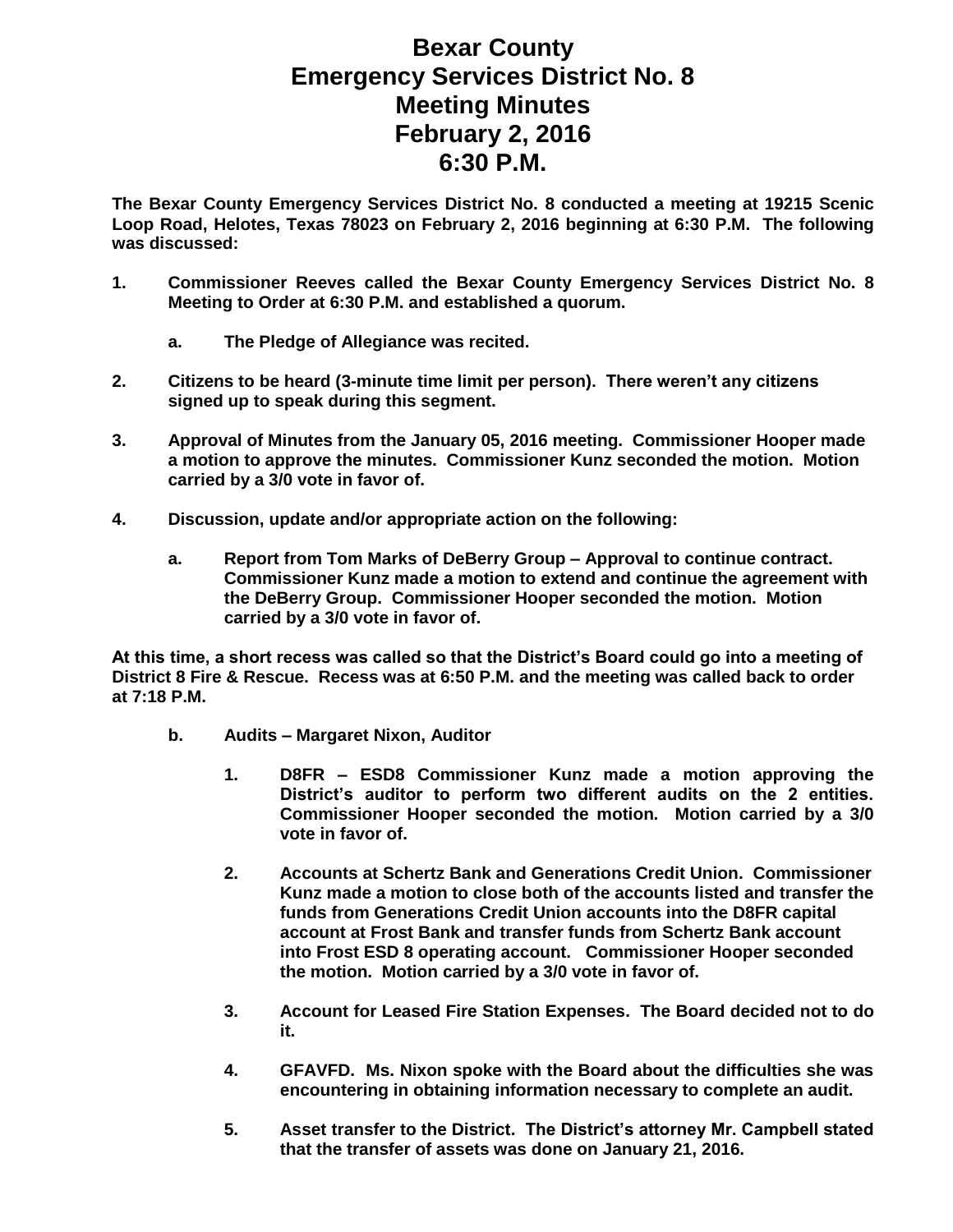- **c. A lease agreement with the City of Grey Forest related to the fire station located at 18515 Scenic Loop Road, Helotes, Texas 78023. Commissioner Hooper made a motion to accept the lease agreement between the District and the City of Grey Forest. Commissioner Kunz seconded the motion. Motion carried by a 3/0 vote in favor of.**
- **d. Transfer of the Grey Forest Area Volunteer Fire Department assets to the District update. Paperwork was signed to transfer GFAVFD assets to the District on January 21,2016.**
- **e. Retirement package for ESD8 employees. This item was deferred and will be addressed in two weeks.**
- **f. Acquiring office space for the District. Commissioner Kunz made a motion authorizing Commissioner Hooper to work with Mr. Gabriel Perez on attempting to acquire office space for the District. Commissioner Hooper seconded the motion. Motion carried by a 3/0 vote in favor of.**
- **g. Report from Project Manager Gabriel 'Gabe' Perez**
	- **1. Proposed Fire Station – Babcock & Cielo Vista. Mr. Gabriel Perez brought Board up to on the Cielo Vista property stating that the City of San Antonio had denied a waiver of \$20,000 back in 2014.**

**At this time, the Board went into closed session at 9:00 P.M. and came back out into open session at 9:55 P.M. No action was taken during the closed session.**

- **2. Land acquisition for a fire station. Mr. Perez contacted a real estate agent and found 9 possible properties for a fire station.**
- **3. Inventory verification of GFAVFD assets to transfer to the District. It was decided that Commissioner Kunz and Commissioner Hooper will be working with Mr. Gabe Perez on the inventory.**
- **h. Chief's report. The Chief gave his report to the Board. One of the items brought to the attention of the Board was that a few citizens called to state that their insurance premiums had gone up. For the record, Commissioner Reeves stated that until the City of San Antonio approves a waiver of the \$ 20,000.00 debt limit, the District's hands are tied and cannot proceed with the building of any station.**
- **i. ESD8/D8FR Administrator. After some discussion the Board decided to have Ms. Salinas perform the duties of District Administrator as Mr. Perez is not associated with the District at this time.**
- **5. Financials**
	- **a. Review of the financial reports. The Board reviewed the financial reports showing the amount of revenue received to date.**
	- **b. Authorization to pay the bills. Commissioner Hooper made a motion to pay the bills. Commissioner Kunz seconded the motion. Motion carried by a 3/0 vote in favor of.**
	- **c. Approval to open a reserve bank account at Frost Bank for the District. No action taken on this item.**